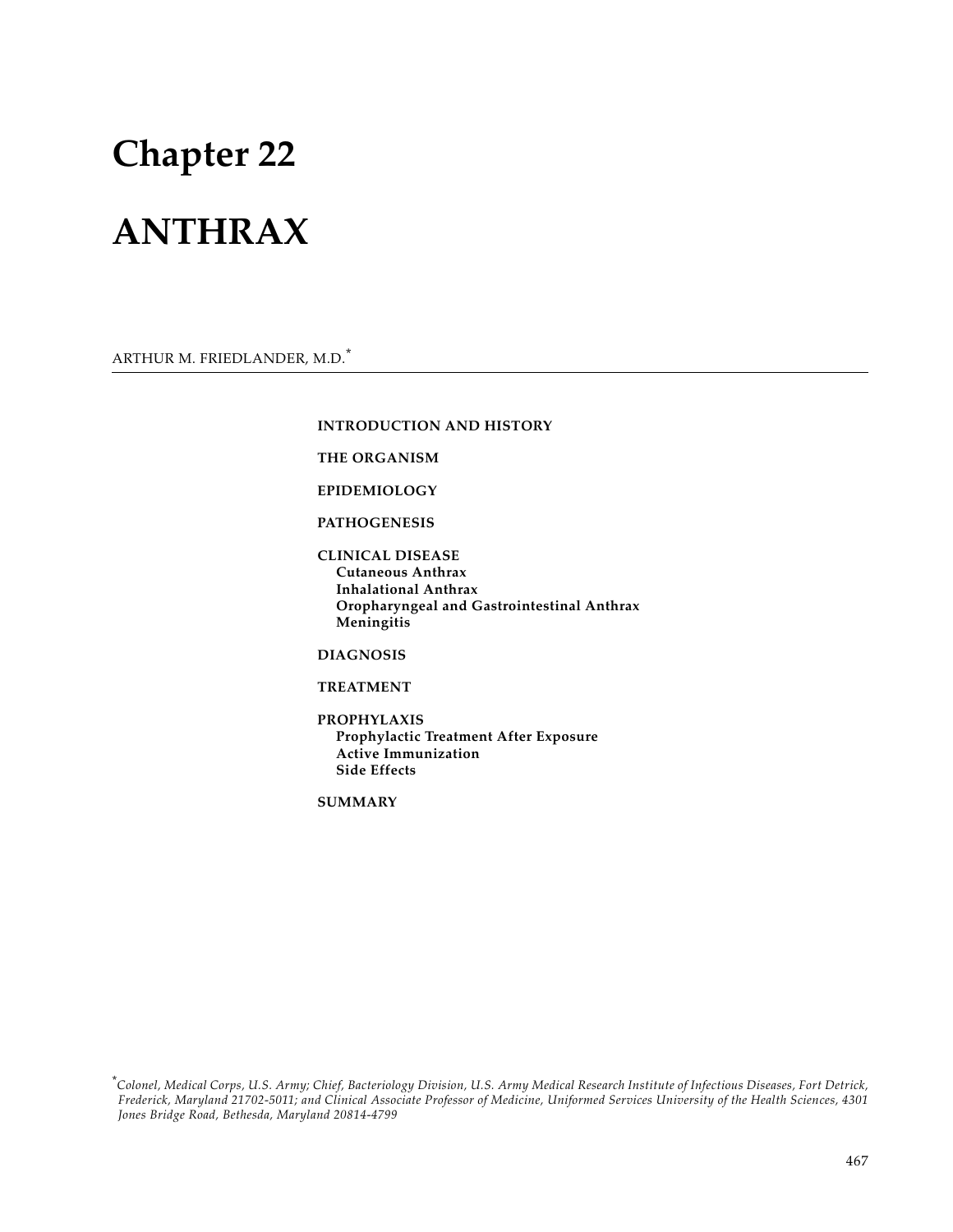## **INTRODUCTION AND HISTORY**

Anthrax, a zoonotic disease caused by *Bacillus anthracis*, occurs in domesticated and wild animals—primarily herbivores, including goats, sheep, cattle, horses, and swine. Humans usually become infected by contact with infected animals or contaminated animal products. Infection occurs most commonly via the cutaneous route and only very rarely via the respiratory or gastrointestinal routes.

Anthrax has a long association with human history. The fifth and sixth plagues described in Exodus may have been anthrax in domesticated animals followed by cutaneous anthrax in humans. The disease that Virgil described in his *Georgics* is clearly anthrax in domestic and wild animals. $<sup>1</sup>$  And dur-</sup> ing the 16th to the 18th centuries in Europe, anthrax was an economically important agricultural disease.

Anthrax was intimately associated with the origins of microbiology and immunology, being the first disease for which a microbial origin was definitively established, in 1876, by Robert Koch. $^2$  It also was the first disease for which an effective live bacterial vaccine was developed, in 1881, by Louis Pasteur.<sup>3</sup> During the latter half of the 19th century, a previously unrecognized form of anthrax appeared for the first time, namely, inhalational anthrax.<sup>4</sup> This occurred among woolsorters in England, due to the generation of infectious aerosols of anthrax spores under industrial conditions, from the processing of contaminated goat hair and alpaca wool. It probably represents the first described occupational respiratory infectious disease.

Owing to the infectiousness of anthrax spores by the respiratory route and the high mortality of inhalational anthrax, the military's concern with anthrax is with its potential use as a biological weapon. This concern was heightened by the revelation that the largest epidemic of inhalational anthrax in this century, in Sverdlovsk, Russia, in 1979, occurred after anthrax spores were released from a military research facility located upwind from where the cases occurred. Cases were also reported in animals located more than 50 km from the site.<sup>5,6</sup>

# **THE ORGANISM**

*Bacillus anthracis* is a large, Gram-positive, sporeforming, nonmotile bacillus  $(1-1.5 \mu m \times 3-10 \mu m)$ . The organism grows readily on sheep blood agar aerobically and is nonhemolytic under these conditions. The colonies are large, rough, and grayishwhite, with irregular, curving outgrowths from the margin. Both in vitro in the presence of bicarbonate and carbon dioxide, and in tissue in vivo, the organism forms a prominent capsule. In tissue, the encapsulated bacteria occur singly or in chains



**Fig. 22-1**. Gram's stain of peripheral blood smear from a rhesus monkey that died of inhalational anthrax.

of two or three bacilli (Figure 22-1). The organism does not form spores in living tissue; sporulation



**Fig. 22-2**. Scanning electron micrograph of a preparation of *Bacillus anthracis* spores. Two elongated bacilli are also present among the oval-shaped spores. Original magnification x 2620. Photograph: Courtesy of John Ezzell, Ph.D., US Army Medical Research Institute of Infectious Diseases, Fort Detrick, Frederick, Md.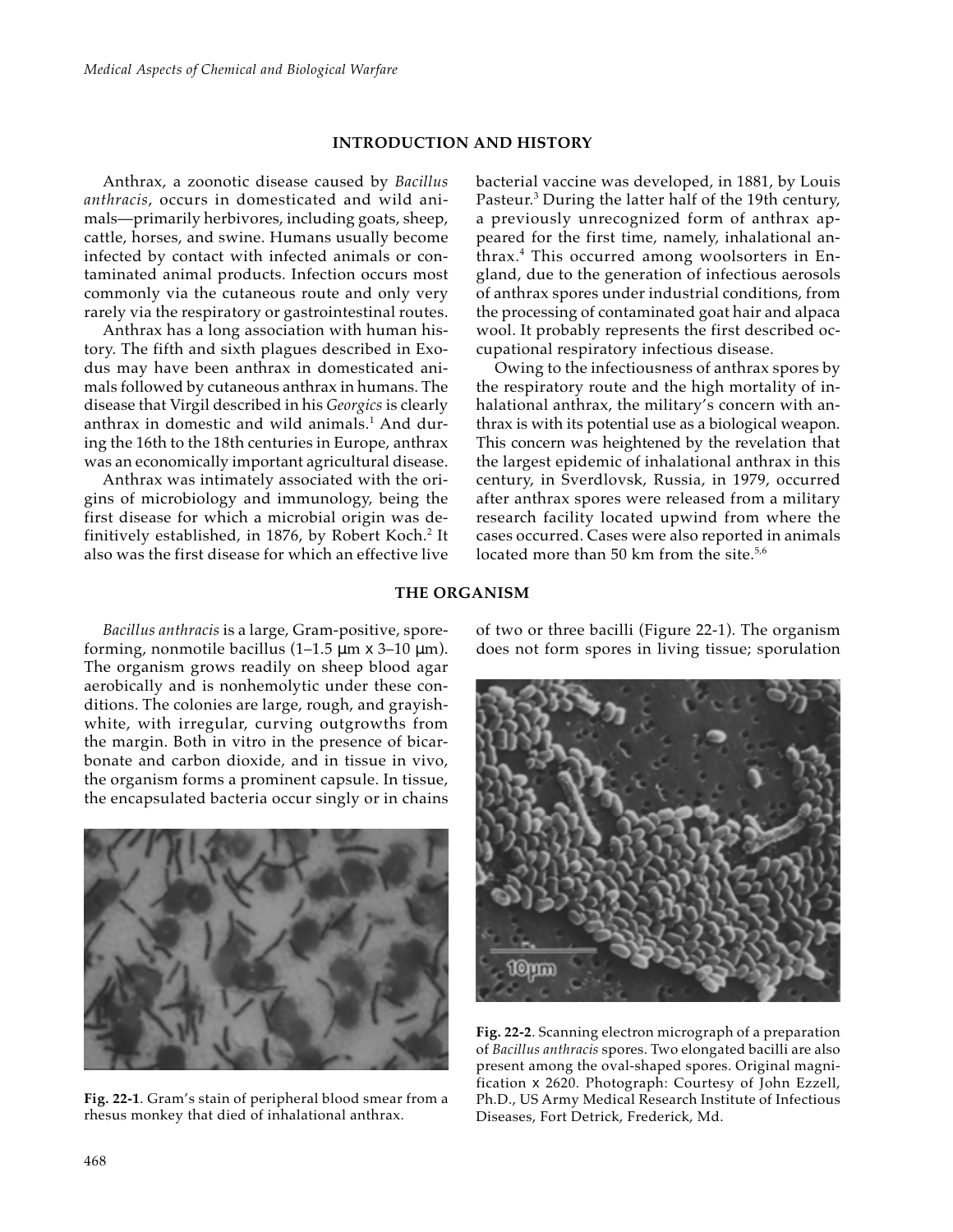occurs only after the infected body has been opened and exposed to oxygen. The spores, which cause no swelling of the bacilli, are oval and occur centrally or paracentrally (Figure 22-2). They are very resistant and may survive in the environment for decades in certain soil conditions. Bacterial identification is confirmed by demonstration of the protective antigen toxin component, lysis by a specific bacteriophage, detection of capsule by fluorescent antibody, and virulence for mice and guinea pigs. Additional confirmatory tests to identify toxin and capsule genes by the polymerase chain reaction have also been developed as research tools.

#### **EPIDEMIOLOGY**

Anthrax occurs worldwide. The organism exists in the soil as a spore. The question remains unsettled as to whether its persistence in the soil is due to significant multiplication of the organism in the soil, or if it is due solely to cycles of bacterial amplification in infected animals whose carcasses then contaminate the soil.<sup>7,8</sup> The form of the organism in infected animals is the bacillus. Only when the organism in the carcass is exposed to air does sporulation occur.

Animals, domestic or wild, become infected when they ingest spores while grazing on contaminated land or eating contaminated feed. Environmental conditions such as drought, which may promote trauma in the oral cavity on grazing, are thought to increase the chances of acquiring anthrax, as Pasteur originally reported.<sup>9</sup> Spread from animal to animal by mechanical means—by the biting flies, $10$ and from one environmental site to another by the nonbiting flies and by vultures $^8$ —has been suggested.

Anthrax in humans is associated with agricultural, horticultural, or industrial exposure to infected animals or contaminated animal products. In the less-developed countries, primarily in Africa, Asia, and the Middle East, disease occurs from contact with infected domesticated animals or contaminated animal products. This includes handling contaminated carcasses, hides, wool, hair, and bones; and ingesting contaminated meat. Cases associated with industrial exposure, rarely seen today, occur in workers processing contaminated hair, wool, hides, and bones. Direct contact with contaminated material leads to cutaneous disease, while ingestion of infected meat gives rise to oropharyngeal or gastrointestinal forms of anthrax. Inhalation of a

sufficient quantity of spores, usually seen only during generation of aerosols in an enclosed space associated with processing contaminated wool or hair, gives rise to inhalational anthrax.

Unreliable reporting makes it difficult to estimate with accuracy the true incidence of human anthrax. It was estimated in 1958 that worldwide between  $20,000$  and  $100,000$  cases occurred annually.<sup>11</sup> In more recent years, anthrax in animals has been reported from 82 countries, and human cases continue to be reported from Africa, Asia, Europe, and the Americas.12 In the United States, the annual incidence of human anthrax has steadily declined from about 127 cases in the early years of this century to about one per year for the past 10 years. The vast majority of cases have been cutaneous. Under natural conditions, inhalational anthrax is exceedingly rare, with only 18 cases having been reported in the United States in the 20th century.<sup>13</sup> In the early years of this century, cases of inhalational anthrax were reported in rural villagers in Russia who worked with contaminated sheep wool inside their homes.<sup>14</sup> Five cases of inhalational anthrax occurred in woolen mill workers in New Hampshire in the 1950s.15 During times of economic hardship and disruption of veterinary and human public health practices, such as occurs during war, there have been large epidemics of anthrax. The largest reported epidemic of human anthrax occurred in Zimbabwe from 1978 through 1980, with an estimated 10,000 cases. Essentially all were cutaneous, with very rare cases of gastrointestinal disease and eight cases of inhalational anthrax, although no autopsy confirmation was reported.<sup>16</sup>

# **PATHOGENESIS**

*B anthracis* possesses three known virulence factors: an antiphagocytic capsule and two protein exotoxins, called the *lethal* and the *edema* toxins. The role of the capsule in pathogenesis was demonstrated in the early 1900s, when anthrax strains lacking a capsule were shown to be avirulent.<sup>17</sup> In more recent years, the genes encoding synthesis of the

capsule were found to be encoded on a 110-kilobase (kb) plasmid. Molecular analysis revealed that strains cured of this plasmid no longer produced the capsule and were attenuated,<sup>18</sup> thus confirming the critical role of the capsule in virulence. The capsule is composed of a polymer of poly-D-glutamic acid, which confers resistance to phagocytosis and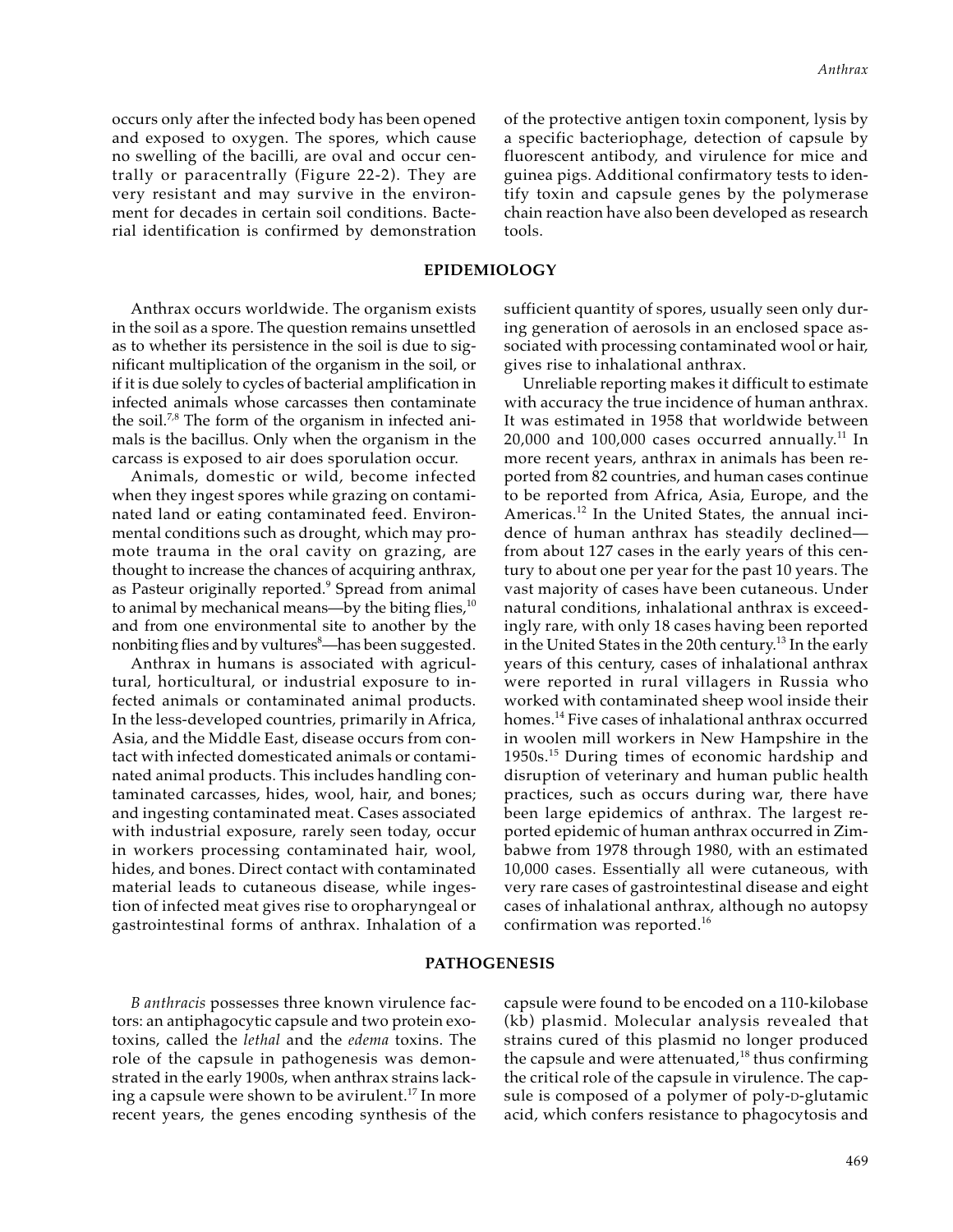may contribute to the resistance of anthrax to lysis by serum cationic proteins.<sup>19</sup>

It was Koch, in his initial studies on anthrax, who first suggested the importance of toxins. In 1954, Smith and Keppie<sup>20</sup> demonstrated a toxic factor in the serum of infected animals that was lethal when injected into other animals. The role of toxins in virulence and immunity was firmly established by many workers in the ensuing years.<sup>21-23</sup> Advances in molecular biology in the last decade have produced a more complete understanding of the biochemical mechanisms of action of the toxins and have begun to provide a more definitive picture of their role in the pathogenesis of the disease.

The genes encoding the synthesis of the two protein exotoxins are located on a 60-kb plasmid, distinct from that encoding for the capsule. In an environment of increased bicarbonate and carbon dioxide and increased temperature, such as is found in the infected host, there is increased transcription of the genes for synthesis of the two toxins,  $24-26$  as well as for the capsule.<sup>27</sup>

The anthrax toxins, like many bacterial and plant toxins, possess two components: a cell-binding, or B, domain; and an active, or A, domain that has the toxic and, usually, the enzymatic activity (Figure 22- 3). The B and A anthrax toxin components are synthesized from different genes and are secreted as noncovalently linked proteins. The two toxins are unusual in that the B protein, called *protective antigen* (MW 83,000), is shared by both toxins. Thus the lethal toxin is composed of the protective antigen combined with a second protein, which is known as the lethal factor (MW 90,000). The lethal toxin is lethal for experimental animals $28,29$  and the lethal factor has been shown to possess homology to metalloproteases, although no direct enzymatic activity has yet been discovered.<sup>30</sup>

The edema toxin, consisting of the same protective antigen together with a third protein, edema factor (MW 89,000), causes edema when injected into the skin of experimental animals.<sup>28,29</sup> The edema

factor is a calmodulin-dependent adenylate cyclase, which elevates intracellular cyclic adenosine monophosphate, and which is likely to be responsible for the marked edema often present at the site of bacterial replication.

Each of the three toxin proteins—the B protein and both A proteins—individually is without biological activity. The critical role of the toxins in pathogenesis was established when it was shown that deletion of the toxin encoding plasmid $18,31$  or the protective antigen gene alone<sup>32</sup> attenuates the organism. The lethal toxin also appears to be more important for virulence in a mouse model than the edema toxin.<sup>33</sup>

Recent studies in cell culture models have given a clearer understanding of the molecular interactions of the toxin proteins. Protective antigen first binds, most likely by a domain at its carboxy-terminus,  $34,35$  to a specific cell receptor.  $36$  Once bound, it is cleaved by a protease located on the cell surface, $37,38$  resulting in retention on the cell surface of a 63-kilodalton (kd) fragment of protective antigen. This cleavage creates a binding site on the protective antigen to which either the lethal factor or the edema factor can bind with high affinity. The complex is then internalized and passes through an acidic vesicle and is translocated to the cell cytosol, where it expresses its toxic activity.

The situation in the infected animal may be somewhat different, since the toxin proteins may exist in the serum as a complex of protective antigen and lethal factor.<sup>39</sup> It is possible that the proteolytic activation of protective antigen necessary to form lethal or edema toxin may occur in interstitial fluid or serum rather than on the cell surface. The lethal or the edema toxin may then bind to target cells and be internalized.

Infection begins when the spores are inoculated through the skin or mucosa. It is thought that spores are ingested at the local site by macrophages, in which they germinate to the vegetative bacillus with production of capsule and toxins. At these sites, the



**Fig. 22-3**. Composition of anthrax lethal and edema protein toxins.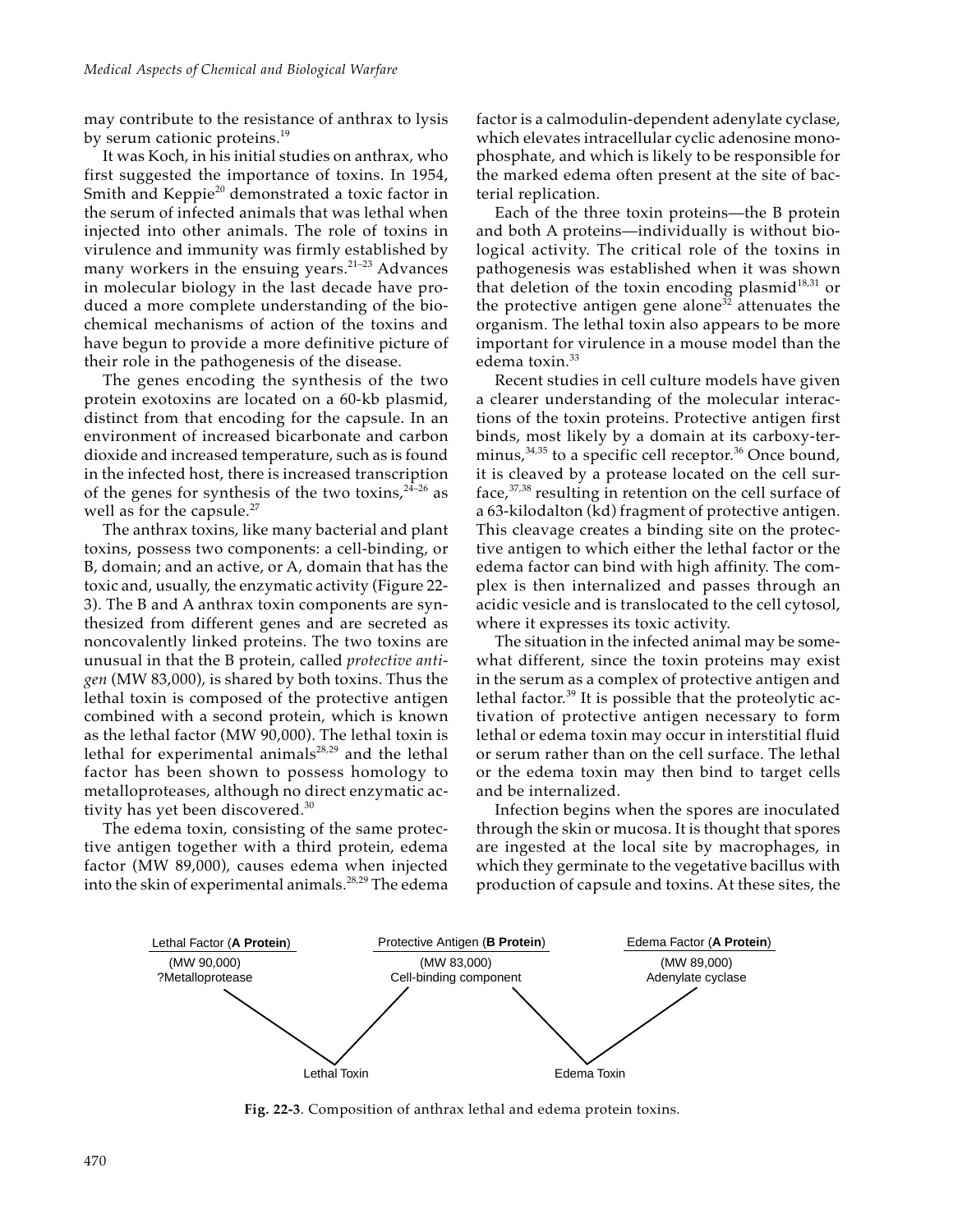bacteria proliferate and produce the edema and lethal toxins that impair host leukocyte function and lead to the distinctive pathological findings: edema, hemorrhage, tissue necrosis, and a relative lack of leukocytes. In inhalational anthrax, the spores are ingested by alveolar macrophages, which transport them to the regional tracheobronchial lymph nodes, where germination occurs. $40$ 

Once in the tracheobronchial lymph nodes, the local production of toxins by extracellular bacilli gives rise to the characteristic pathological picture: massive hemorrhagic, edematous, and necrotizing lymphadenitis; and mediastinitis (the latter is almost pathognomonic of this disease).<sup>41</sup> The bacilli can then spread to the blood, leading to septicemia with seeding of other organs and frequently causing hemorrhagic meningitis. Terminally, toxin is present in high concentrations in the blood, $21$  but both the site of toxin action and the molecular

mechanism of death remain unknown. Death is the result of respiratory failure associated with pulmonary edema, overwhelming bacteremia, and, often, meningitis.

Crude toxin preparations have been shown to impair neutrophil chemotaxis,<sup>42</sup> phagocytosis,<sup>19</sup> and killing.<sup>43</sup> More recent work has shown that purified edema toxin impairs phagocytosis<sup>44</sup> and priming for the respiratory burst $45$  in neutrophils, and also inhibits the production of interleukin-6 (IL-6) and tumor necrosis factor (TNF) by monocytes, which may further impair host resistance.<sup>46</sup> The lethal toxin is directly cytolytic for macrophages, $47$  causing release of the potentially toxic cytokines IL-1 and TNF.<sup>48</sup> Experimentally, animals can be protected against death from lethal toxin by depleting them of macrophages or blocking the effect of IL-1,<sup>48</sup> but the role of these cytokines in death from infection remains to be established.

## **CLINICAL DISEASE**

The military's interest in anthrax is with defense against its use as an inhalational biological weapon. However, other forms of the disease are far more likely to be seen by medical officers—particularly when deployed to Third World countries—and are therefore included for completeness.

## **Cutaneous Anthrax**

More than 95% of cases of anthrax are cutaneous (Figure 22-4). After inoculation, the incubation period is 1 to 5 days. The disease first appears as a small papule that progresses over a day or two to a vesicle containing serosanguinous fluid with many organisms and a paucity of leukocytes. The vesicle, which may be 1 to 2 cm in diameter, ruptures, leaving a necrotic ulcer. Satellite vesicles may also be present. The lesion is usually painless, and varying degrees of edema may be present around it. The edema may occasionally be massive, encompassing the entire face or limb, and is described by the term "malignant edema." Patients usually have fever,



**Fig. 22-4**. (**a**) Cutaneous lesion of anthrax demonstrating eschar and edema in a man, following his handling of a contaminated cow carcass in a rendering plant in Colorado. (**b**) Cutaneous lesion of anthrax with eschar (on the patient's neck), on approximately day 15 of disease. The patient had worked with air-dried goat skins from Africa. Photograph a: Courtesy of Arnold Kaufmann, Ph.D., National Center for Infectious Disease, Centers for Disease and Control and Prevention, Atlanta, Ga. Photograph b: Reprinted from Binford CH, Connor DH, eds. *Pathology of Tropical and Extraordinary Diseases*. Vol 1. Washington, DC: Armed Forces Institute of Pathology; 1976: 121. AFIP Negative 75-4203-7.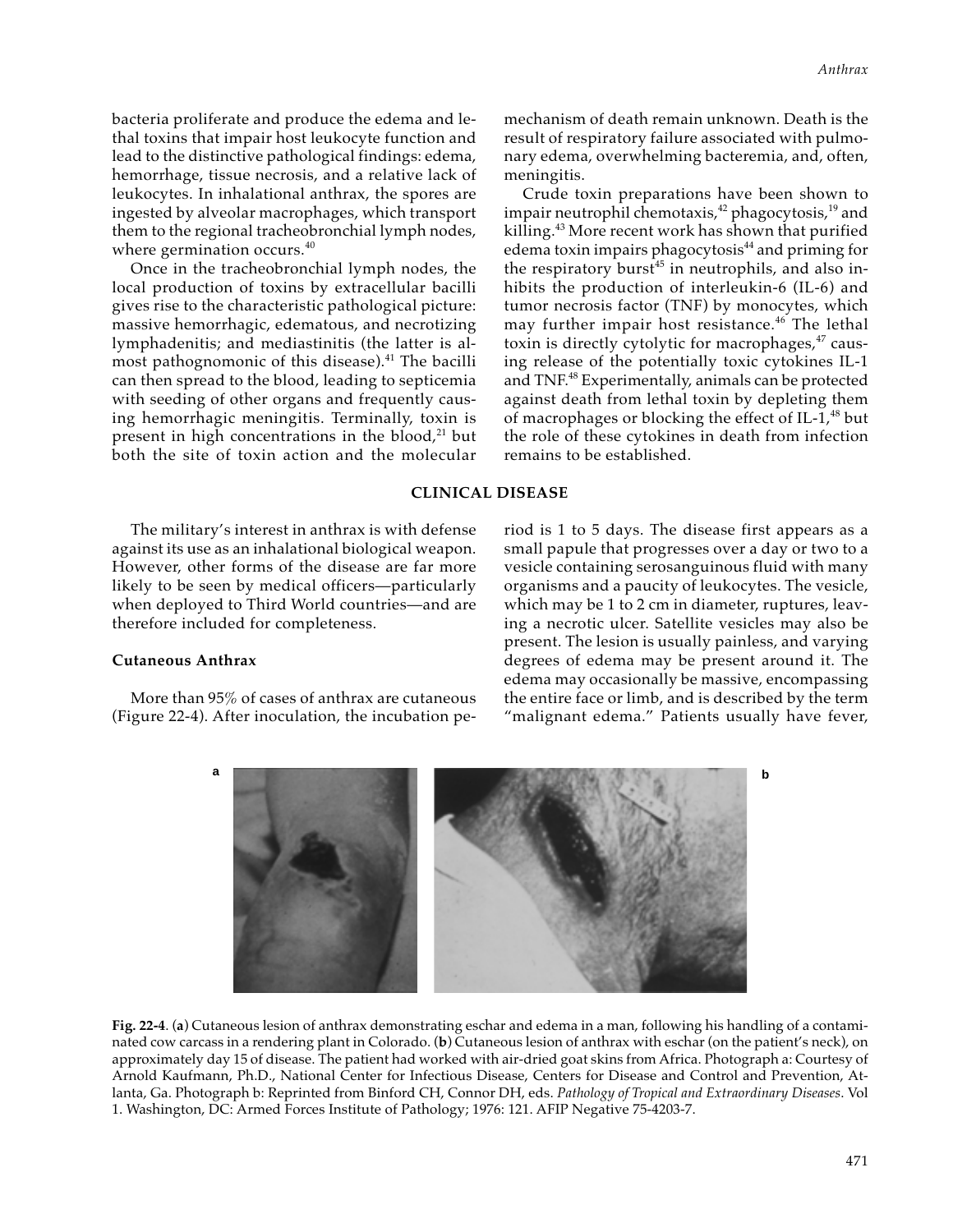

**Fig. 22-5**. This roentgenogram, taken on day 2 of illness, shows the lungs of a 51-year-old laborer with occupational exposure to airborne anthrax spores. Marked mediastinal widening is evident, with a small parenchymal infiltrate. Reprinted from Binford CH, Connor DH, eds. *Pathology of Tropical and Extraordinary Diseases*. Vol 1. Washington, DC: Armed Forces Institute of Pathology; 1976: 119. AFIP Negative 71-1290-2.

malaise, and headache, which may be severe in those with extensive edema. There may also be local lymphadenitis. The ulcer base develops a characteristic black eschar and after a period of 2 to 3 weeks the eschar separates, often leaving a scar. Septicemia is very rare, and with treatment mortality should be less than 1%.

# **Inhalational Anthrax**

Inhalational anthrax begins after an incubation period of 1 to 6 days with nonspecific symptoms of malaise, fatigue, myalgia, and fever. There may be an associated nonproductive cough and mild chest discomfort. These symptoms usually persist for 2 or 3 days, and in some cases there may be a short period of improvement. This is followed by the sudden onset of increasing respiratory distress with dyspnea, stridor, cyanosis, increased chest pain, and diaphoresis. There may be associated edema of the chest and neck. Chest X-ray examination usually shows the characteristic widening of the mediastinum and, often, pleural effusions (Figure 22-5). Pneumonia has not been a consistent finding but can occur in some patients.<sup>5</sup> While cases of inhalational anthrax have been rare in this century, several have occurred in patients with underlying pulmonary disease, suggesting that this condition may increase susceptibility to the disease.<sup>13</sup> Meningitis is present in up to 50% of cases, and some patients may present with seizures. The onset of respiratory distress is followed by the rapid onset of shock and death within 24 to 36 hours. Mortality has been essentially 100% despite appropriate treatment.

# **Oropharyngeal and Gastrointestinal Anthrax**

Oropharyngeal and gastrointestinal anthrax result from the ingestion of infected meat that has not been sufficiently cooked. After an incubation period of 2 to 5 days, patients with oropharyngeal disease present with severe sore throat or a local oral or tonsillar ulcer, usually associated with fever, toxicity, and swelling of the neck due to cervical or submandibular lymphadenitis and edema. Dysphagia and respiratory distress may also be present. Gastrointestinal anthrax begins with nonspecific symptoms of nausea, vomiting, and fever; these are followed in most cases by severe abdominal pain. The presenting sign may be an acute abdomen, which may be associated with hematemesis, massive ascites, and diarrhea. Mortality in both forms may be as high as 50%, especially in the gastrointestinal form.

# **Meningitis**

Meningitis may occur following bacteremia, as a complication of any of the other clinical forms of the disease. Meningitis may also occur, very rarely, without a clinically apparent primary focus. It is very often hemorrhagic, which is important diagnostically, and almost invariably fatal (Figure 22-6).



**Fig. 22-6**. Meningitis with subarachnoid hemorrhage in a man from Thailand who died 5 days after eating undercooked carabao (water buffalo). Reprinted from Binford CH, Connor DH, eds. *Pathology of Tropical and Extraordinary Diseases*. Vol 1. Washington, DC: Armed Forces Institute of Pathology; 1976: 121. AFIP Negative 75-12374-3.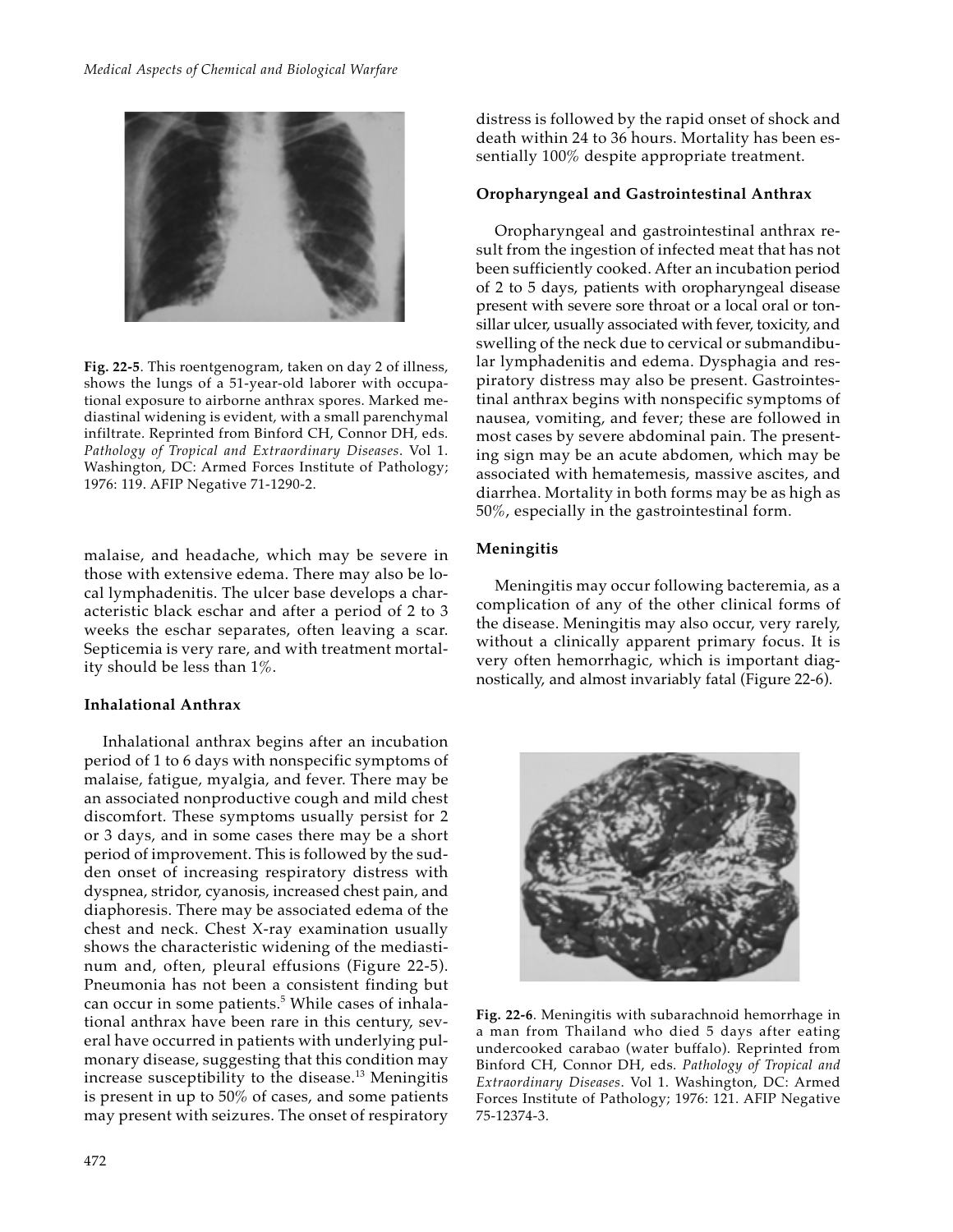# **DIAGNOSIS**

The most critical aspect in making a diagnosis of anthrax is a high index of suspicion associated with a compatible history of exposure. Cutaneous anthrax should be considered following the development of a painless pruritic papule, vesicle, or ulcer —often with surrounding edema—that develops into a black eschar. With extensive or massive edema, such a lesion is almost pathognomonic. Gram's stain or culture of the lesion will usually confirm the diagnosis. The differential diagnosis should include tularemia, staphylococcal or streptococcal disease, and orf (a viral disease of sheep and goats, transmissible to humans).

The diagnosis of inhalational anthrax is extraordinarily difficult, but the disease should be suspected with a history of exposure to a *B anthracis*– containing aerosol. The early symptoms are entirely nonspecific. However, (1) the development of respiratory distress in association with radiographic evidence of a widened mediastinum due to hemorrhagic mediastinitis, and (2) the presence of hemorrhagic pleural effusion or hemorrhagic meningitis should suggest the diagnosis. Sputum examination is not helpful in making the diagnosis, since pneumonia is not usually a feature of inhalational anthrax.

Gastrointestinal anthrax is exceedingly difficult to diagnose because of the rarity of the disease and

Penicillin is the drug of choice for anthrax. Cutaneous anthrax without toxicity or systemic symptoms may be treated with oral penicillin. If evidence of spreading infection or systemic symptoms is present, then intravenous therapy with high-dose penicillin (2 million units administered every 6 h) may be initiated until a clinical response is obtained. Effective therapy will reduce edema and systemic symptoms but will not change the evolution of the skin lesion itself. Treatment should be continued for 7 to 10 days.

Tetracycline, erythromycin, and chloramphenicol have also been used successfully. These drugs its nonspecific symptoms. Only with a history of ingesting contaminated meat in the setting of an outbreak is diagnosis usually considered. Microbiologic cultures are not helpful in confirming the diagnosis. The diagnosis of oropharyngeal anthrax can be made from the clinical and physical findings in a patient with the appropriate epidemiological history.

Meningitis due to anthrax is clinically indistinguishable from meningitis due to other etiologies. An important distinguishing feature is that the cerebral spinal fluid is hemorrhagic in as many as 50% of cases. The diagnosis can be confirmed by identifying the organism in cerebral spinal fluid by microscopy, culture, or both.

Serology is generally only of use in making a retrospective diagnosis. Antibody to protective antigen or the capsule develops in  $68\%$  to  $93\%$ <sup>49-52</sup> of reported cases of cutaneous anthrax and 67% to  $94\%$ <sup>51,52</sup> of reported cases of oropharyngeal anthrax. A positive skin test to anthraxin (an undefined antigen derived from acid hydrolysis of the bacillus that was developed and evaluated in the former Soviet Union) has also been reported<sup>53</sup> to be of value in the retrospective diagnosis of anthrax. Western countries have limited experience with this test. $54$ 

## **TREATMENT**

may be used for treatment of the rare case caused by naturally occurring penicillin-resistant organisms. Additional antibiotics shown to be active in vitro include ciprofloxacin, gentamicin, cefazolin, cephalothin, vancomycin, clindamycin, and imipenem.<sup>55-57</sup> These drugs should be effective in vivo, but there is no reported clinical experience.

Inhalational, oropharyngeal, and gastrointestinal anthrax should be treated with large doses of intravenous penicillin (2 million units administered every 2 h) with appropriate vasopressors, oxygen, and other supportive therapy.

# **PROPHYLAXIS**

#### **Prophylactic Treatment After Exposure**

Experimental evidence<sup>58</sup> has demonstrated that treatment with antibiotics beginning 1 day after exposure to a lethal aerosol challenge with anthrax spores can provide significant protection against death. All three drugs used in this study—ciprofloxacin, doxycycline, and penicillin—were effective. The optimal protection was afforded by combining antibiotics with active immunization.

#### **Active Immunization**

The only licensed human vaccine against anthrax is produced by the Michigan Department of Public Health. This vaccine is made from sterile filtrates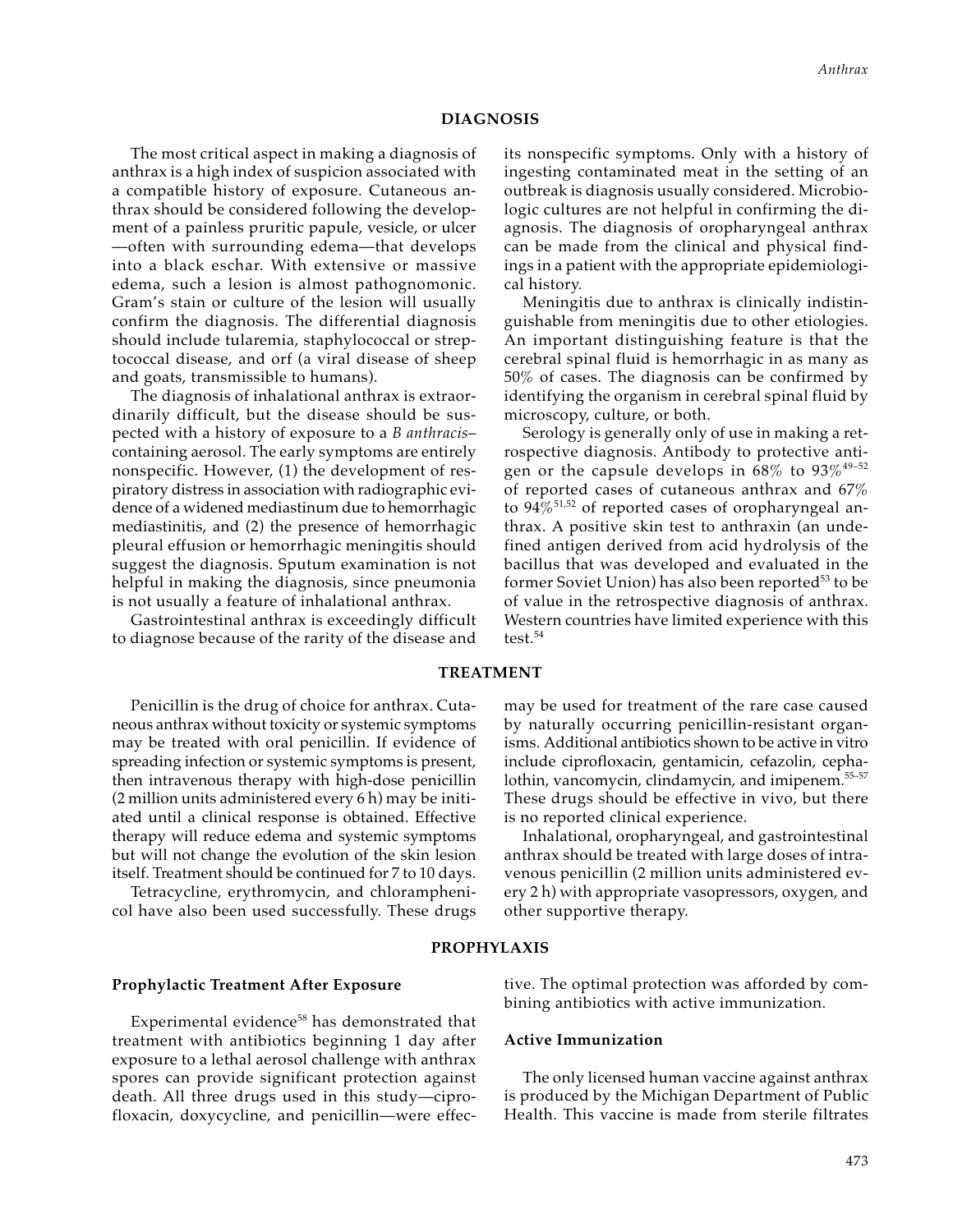of microaerophilic cultures of an attenuated, unencapsulated, nonproteolytic strain (V770-NP1-R) of *B anthracis*. The filtrate, containing predominantly protective antigen, is adsorbed to aluminum hydroxide. The final product also contains formaldehyde, in a final concentration of no more than 0.02%, and benzethonium chloride 0.0025%, as preservatives. Some vaccine lots contain very small amounts of lethal factor and lesser amounts of edema factor, as determined by antibody responses in vaccinated animals,18,59,60 although this antibody response has not been reported in the limited observations in human vaccinees.<sup>61</sup> Although protective antigen by itself is an effective immunogen, $62$  it is unknown whether the small amounts of lethal or edema factor that are present in some lots of the vaccine contribute to its protective efficacy. The potency of vaccine lots is determined by showing protection of parenterally challenged guinea pigs. There is no characterization of the amount and form of the protective antigen or other toxin components in the vaccine. The vaccine is stored at 2°C to 8°C. The recommended schedule for vaccination is 0.5 mL given subcutaneously at 0, 2, and 4 weeks, followed by boosters of 0.5 mL at 6, 12, and 18 months. Annual boosters are recommended if the potential for exposure continues.

The vaccine should be given to industrial workers exposed to potentially contaminated animal products imported from countries in which animal anthrax remains uncontrolled. These products include wool, goat hair, hides, and bones. People in direct contact with potentially infected animals as well as laboratory workers should also be immunized. Vaccination is also indicated for protection against the use of anthrax in biological warfare. Approximately 150,000 service members received this licensed MDPH vaccine between 11 January and 28 February 1991 (25%–30% of the total U.S. forces deployed during the Persian Gulf War).

A live, attenuated, unencapsulated, spore vaccine is used for humans in the former USSR. The vaccine is given by scarification or subcutaneously. Its developers claim it to be reasonably well tolerated and to show some degree of protective efficacy against cutaneous anthrax in clinical field trials.<sup>53</sup>

In the United States, immunization with the licensed vaccine induced an immune response, measured by indirect hemagglutination, to protective antigen in 83% of vaccinees 2 weeks after the first three doses, $63$  and in 91% of those tested after receiving two or more doses.<sup>50</sup> One hundred percent of the vaccinees develop a rise in titer in response to the yearly booster dose. When tested by an enzyme-linked immunosorbent assay, the current serological test of choice, more than 95% of vaccinees seroconvert after the initial three doses. $61,64$ 

A rough correlation between antibody titer to protective antigen and protection of experimental animals from infection exists after vaccination with the human vaccine. However, the exact relationship between antibody to protective antigen as measured in these assays, and immunity to infection remains obscure because the live, attenuated Sterne veterinary vaccine (made from an unencapsulated, toxinproducing strain) protects animals better than the human vaccine, yet it induces lower levels of antibody to protective antigen.<sup>59-61</sup>

The protective efficacy of experimental protective antigen-based vaccines produced from sterile culture filtrates of *B anthracis* was clearly demonstrated using various animal models and routes of challenge.<sup>21,65</sup> A placebo-controlled clinical trial was conducted with a vaccine similar to the currently licensed U.S. vaccine.<sup>66</sup> This field-tested vaccine was composed of the sterile, cell-free culture supernatant from an attenuated, unencapsulated strain of *B anthracis*—different from that used to produce the licensed vaccine and grown under aerobic, rather than microaerophilic, conditions.<sup>67</sup> It was precipitated with alum rather than adsorbed to aluminum hydroxide. The study population worked in four mills in the northeastern United States where *B anthracis*–contaminated imported goat hair was used. The vaccinated group, compared to a placeboinoculated control group, was afforded 92.5% protection against cutaneous anthrax, with a lower 95% confidence limit of 65% effectiveness. There were insufficient cases of inhalational anthrax to determine whether the vaccine was effective against this form of the disease. This same vaccine was previously shown to protect rhesus monkeys against an aerosol exposure to anthrax spores.<sup>67</sup>

There have been no controlled clinical trials in humans of the efficacy of the currently licensed U.S. vaccine. This vaccine has been extensively tested in animals and has protected guinea pigs against both an intramuscular<sup>60,61</sup> and an aerosol challenge.<sup>59</sup> The licensed vaccine has also been shown to protect rhesus monkeys against an aerosol challenge. $58,68$ 

# **Side Effects**

In two different studies, the incidence of significant local and systemic reactions to the vaccine used in the placebo-controlled field trial was 2.4% to  $2.8\%$ <sup>66</sup> and 0.2% to 1.3%.<sup>67</sup> The vaccine currently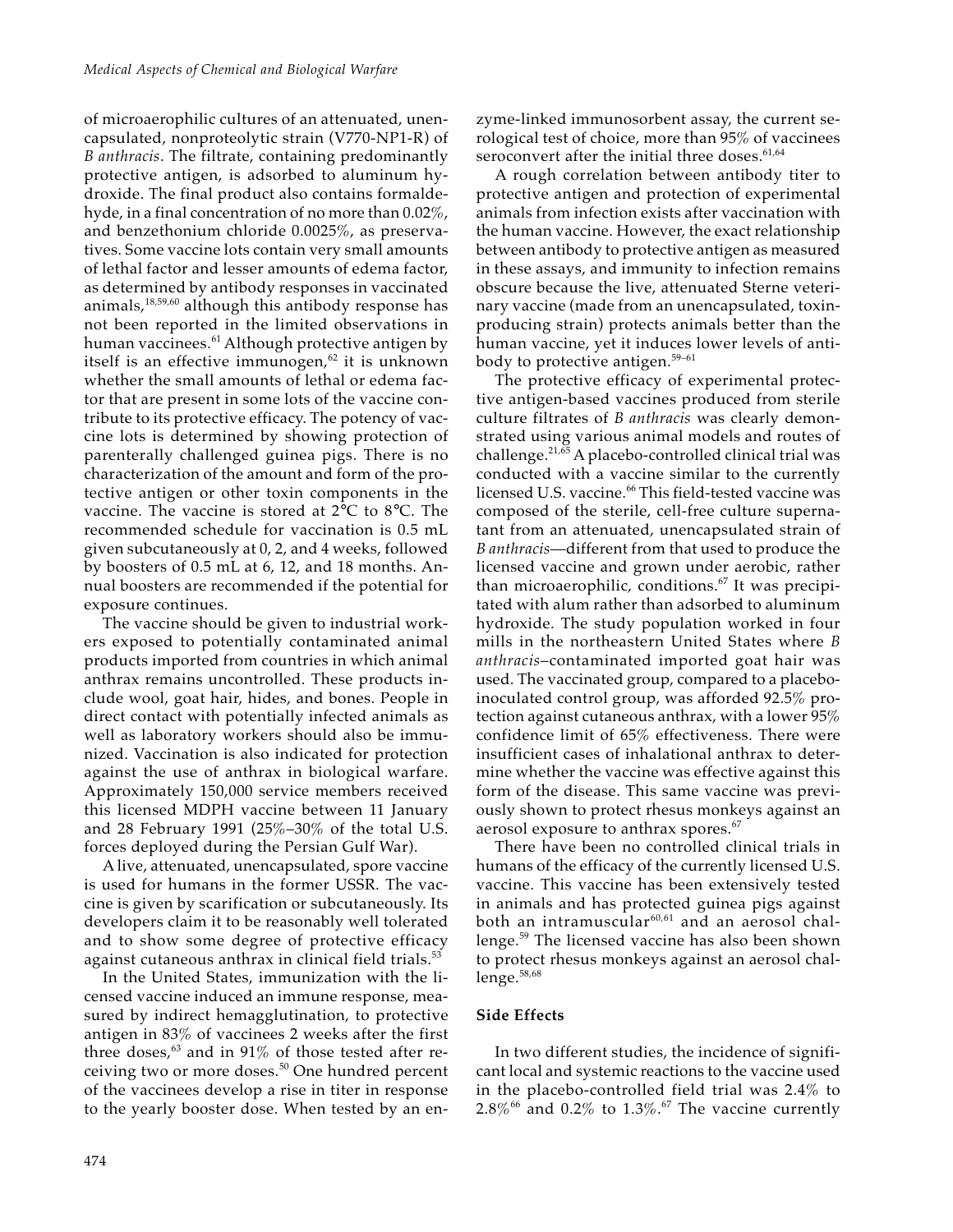licensed in the United States is reported to have a similar incidence of reactions. $64,69$  Local reactions considered significant consist of induration, erythema in an area larger than 5 cm in diameter, edema, pruritus, warmth, and tenderness. These reactions peak at 1 to 2 days and usually disappear within 2 to 3 days. Very rare reactions include edema extending from the local site to the elbow or forearm, and a small, painless nodule that may persist for weeks. People who have recovered from a cutaneous infection with anthrax may have very severe local reactions.<sup>66</sup> Systemic reactions are characterized by mild myalgia, headache, and mildto-moderate malaise that lasts for 1 to 2 days. There are no long-term sequelae of local or systemic reactions.

# **SUMMARY**

Anthrax is a zoonotic disease that occurs in domesticated and wild animals. Humans become infected by contact with infected animals or contaminated products. Under natural circumstances, infection occurs by the cutaneous route and only extremely rarely by the inhalational or gastrointestinal routes.

An aerosol exposure to spores causes inhalational anthrax. This form of the disease, which is of military concern because of its potential for use as a biological warfare agent, begins with nonspecific symptoms followed in 2 to 3 days by the sudden onset of respiratory distress with dyspnea, cyanosis, and stridor. It is rapidly fatal. Radiographic examination of the chest often reveals the characteristic mediastinal widening, indicative of hemorrhagic mediastinitis. Hemorrhagic meningitis frequently coexists. Given the rarity of the disease and its rapid progression, the diagnosis of inhalational anthrax is difficult to make. Treatment consists of massive doses of antibiotics and supportive care. Postex-posure antibiotic prophylaxis is effective in experimental animals and should be instituted as soon as possible after exposure. A licensed nonliving vaccine is available for human use.

# REFERENCES

- 1. Dirckx JH. Virgil on anthrax. *Am J Dermatopathol.* 1981;3:191–195.
- 2. Koch R. Die Aetiologie der Milzbrand-Krankheit, begründet auf die Entwicklungsgeschichte des *Bacillus anthracis* [in German]. *Beiträge zur Biologie der Pflanzen.* 1876;2:277–310.
- 3. Pasteur, Chamberland, Roux. Compte rendu sommaire des expériences faites à Pouilly-'le-Fort, près Melun, sur la vaccination charbonneuse [in French]. *Comptes Rendus des séances De L'Académie des Sciences*. 1881;92:1378– 1383.
- 4. LaForce FM. Woolsorters' disease in England. *Bull N Y Acad Med*. 1978;54:956–963.
- 5. Abramova FA, Grinberg LM, Yampolskaya OV, Walker DH. Pathology of inhalational anthrax in 42 cases from the Sverdlovsk outbreak of 1979. *Proc Natl Acad Sci U S A.* 1993;90:2291–2294.
- 6. Walker DH, Yampolska L, Grinberg LM. Death at Sverdlovsk: What have we learned? *Am J Pathol.* 1994;144: 1135–1141.
- 7. Kaufmann AF. Observations on the occurrence of anthrax as related to soil type and rainfall. *Salisbury Med Bull Suppl.* 1990;68:16–17.
- 8. de Vos V. The ecology of anthrax in the Kruger National Park, South Africa. *Salisbury Med Bull Suppl.* 1990;68:19–23.
- 9. Wilson GS, Miles AA. *Topley and Wilson's Principles of Bacteriology and Immunity*. Vol 2. Baltimore, Md: Williams & Wilkins; 1955: 1940.
- 10. Davies JCA. A major epidemic of anthrax in Zimbabwe, III: Distribution of cutaneous lesions. *Cent Afr J Med.* 1983;29:8–12.
- 11. Glassman HN. World incidence of anthrax in man. *Public Health Rep*. 1958;73:22–24.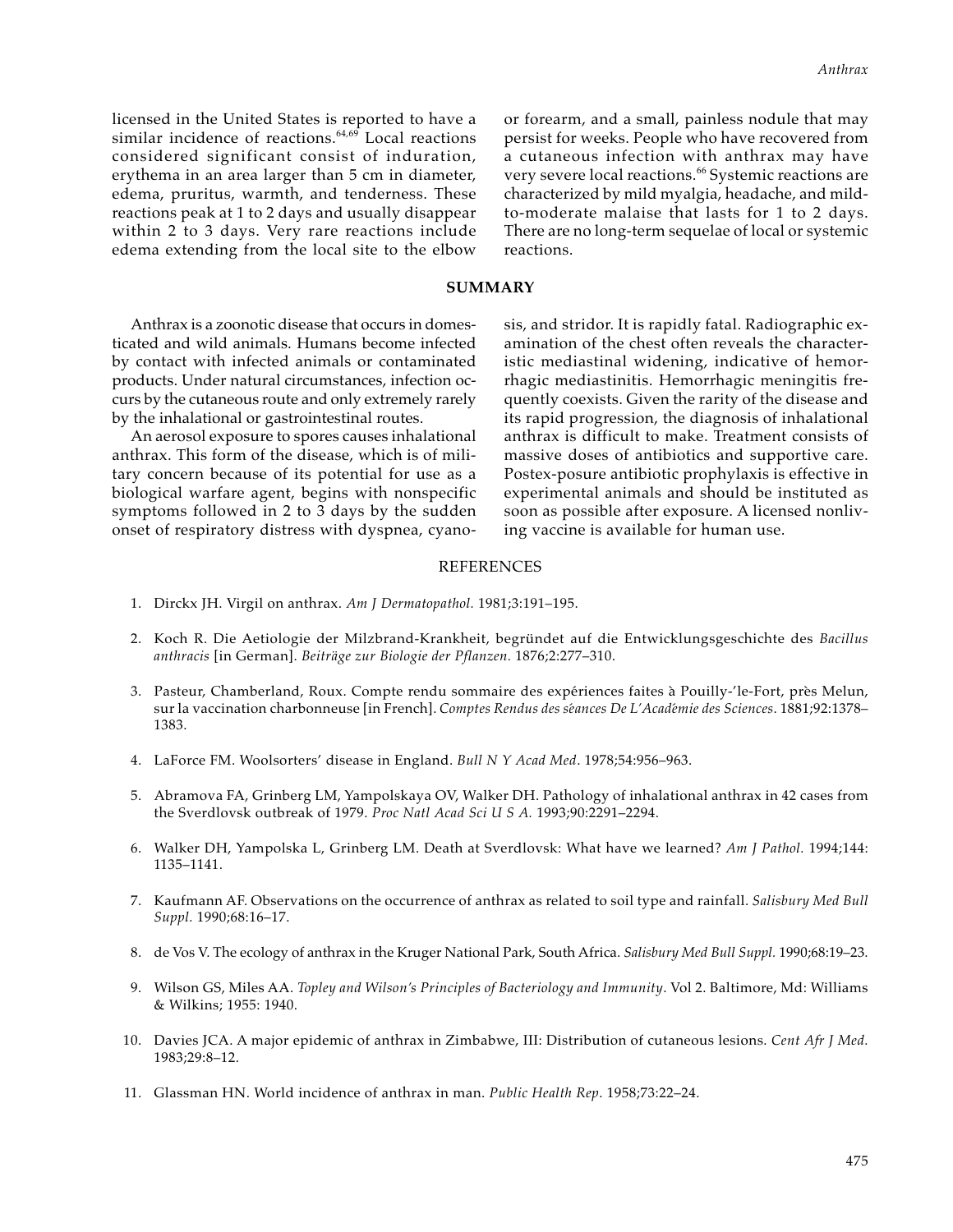- 12. Fujikura T. Current occurrence of anthrax in man and animals. *Salisbury Med Bull Suppl.* 1990;68:1.
- 13. Brachman PS. Inhalation anthrax. *Ann N Y Acad Sci.* 1980;353:83–93.
- 14. Elkina AV. The epidemiology of a pulmonary form of anthrax. *Zh Mikrobiol Epidemiol Immunobiol.* 1971;48:112–116.
- 15. Plotkin SA, Brachman PS, Utell M, Bumford FH, Atchison MM. An epidemic of inhalation anthrax, the first in the twentieth century, I: Clinical features. *Am J Med.* 1960;29:992–1001.
- 16. Davies JC. A major epidemic of anthrax in Zimbabwe. *Cent Afr J Med (Zimbabwe).* Part 1, 1982;28(12):291–298, Part 2, 1983;29(1):8–12, Part 3, 1985;31(9):176–180.
- 17. Bail O. Quoted in: Sterne M. Anthrax. In: Stableforth AW, Galloway IA, eds. *Infectious Diseases of Animals.* Vol 1. London, England: Butterworths Scientific Publications; 1959: 22.
- 18. Ivins BI, Ezzell JW Jr, Jemski J, Hedlund KW, Ristroph JD, Leppla SH. Immunization studies with attenuated strains of *Bacillus anthracis*. *Infect Immun*. 1986;52:454–458.
- 19. Keppie J, Harris-Smith PW, Smith H. The chemical basis of the virulence of *Bacillus anthracis*, IX: Its aggressins and their mode of action. *Br J Exp Pathol*. 1963;44:446–453.
- 20. Smith H, Keppie J. Observations on experimental anthrax: Demonstration of a specific lethal factor produced in vivo by *Bacillus anthracis*. *Nature.* 1954;173:869–870.
- 21. Lincoln RE, Fish DC. Anthrax toxin. In: Montie TC, Kadis S, Ajl SJ, eds. *Microbial Toxins*. Vol 3. New York, NY: Academic Press; 1970: 361–414.
- 22. Stephen J. Anthrax toxin. In: Dorner F, Drews J, eds. *Pharmacology of Bacterial Toxins.* Oxford, England: Pergamon Press; 1986: 381–395.
- 23. Leppla SH. The anthrax toxin complex. In: Alouf JE, Freer JH, eds. *Sourcebook of Bacterial Protein Toxins*. London, England: Academic Press; 1991: 277–302.
- 24. Bartkus JM, Leppla SH. Transcriptional regulation of the protective antigen gene of *Bacillus anthracis*. *Infect Immun.* 1989;57:2295–2300.
- 25. Uchida I, Hornung JM, Thorne CB, Klimpel KR, Leppla SH. Cloning and characterization of a gene whose product is a *trans*-activator of anthrax toxin synthesis. *J Bacteriol.* 1993;175:5329–5338.
- 26. Sirard J-C, Mock M, Fouet A. The three *Bacillus anthracis* toxin genes are coordinately regulated by bicarbonate and temperature. *J Bacteriol.* 1994;176:5188–5192.
- 27. Vietri NJ, Marrero R, Hoover T, Welkos SL. Identification and characterization of a *trans*-activator involved in the regulation of encapsulation by *Bacillus anthracis. Gene*. 1995;152(1):1–9.
- 28. Stanley JL, Smith H. Purification of factor I and recognition of a third factor of the anthrax toxin. *J Gen Microbiol*. 1961;26:49–66.
- 29. Beall FA, Taylor MJ, Thorne CB. Rapid lethal effects in rats of a third component found upon fractionating the toxin of *Bacillus anthracis*. *J Bacteriol.* 1962;83:1274–1280.
- 30. Klimpel KR, Arora N, Leppla SH. Anthrax toxin lethal factor contains a zinc metalloprotease consensus sequence which is required for lethal toxin activity. *Mol Microbiol.* 1994;13:1093–1100.
- 31. Mikesell P, Ivins BE, Ristroph JD, Dreier TM. Evidence for plasmid-mediated toxin production in *Bacillus anthracis*. *Infect Immun*. 1983:39:371–376.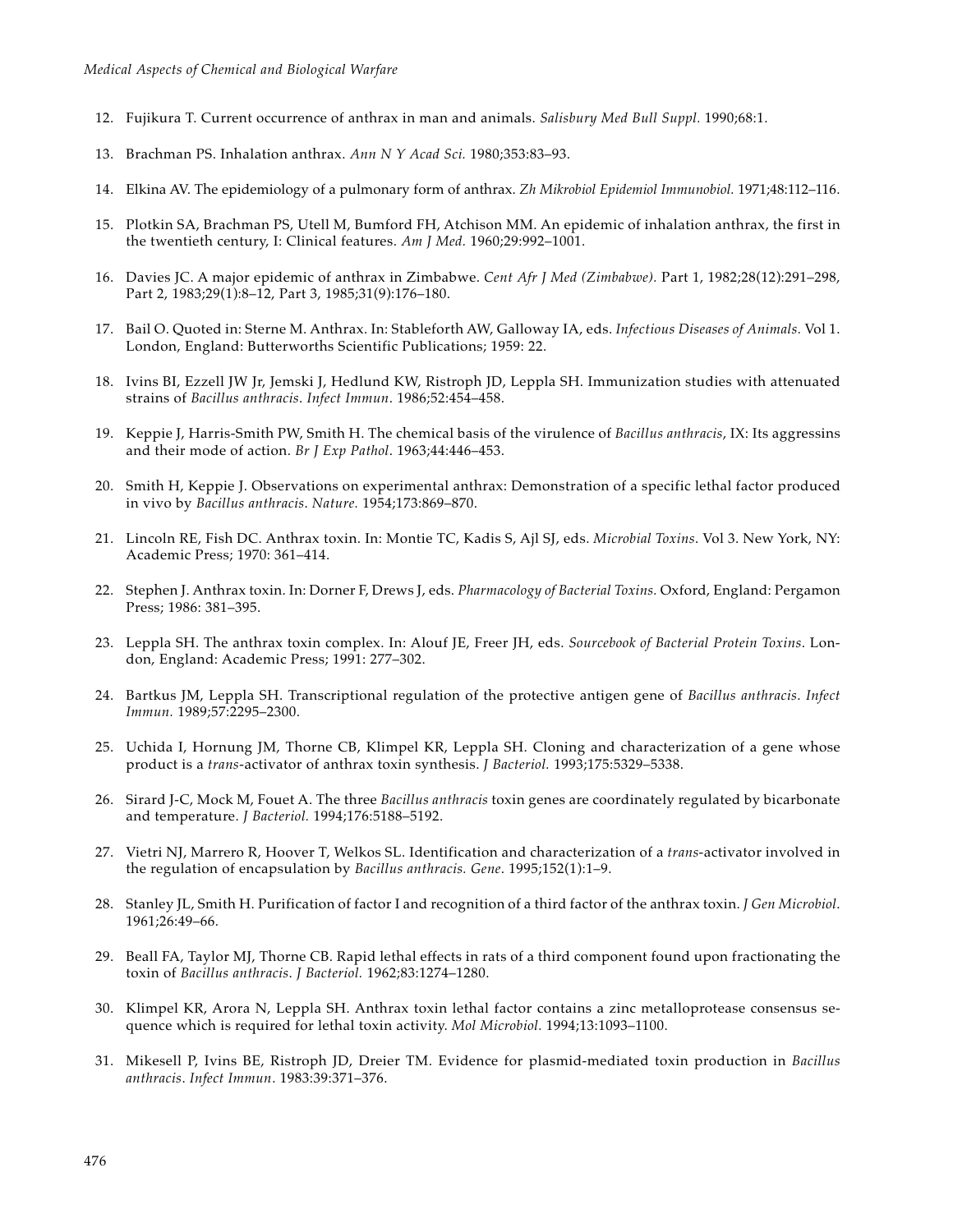- 32. Cataldi A, Labruyere E, Mock M. Construction and characterization of a protective antigen-deficient *Bacillus anthracis* strain. *Mol Microbiol*. 1990;4:1111–1117.
- 33. Pezard C, Berche P, Mock M. Contribution of individual toxin components to virulence of *Bacillus anthracis*. *Infect Immun*. 1991;59:3472–3477.
- 34. Singh Y, Klimpel KR, Quinn CP, Chaudhary VK, Leppla SH. The carboxyl-terminal end of protective antigen is required for receptor binding and anthrax toxin activity. *J Biol Chem.* 1991;266:15493–15497.
- 35. Little SL, Lowe JR. Location of receptor-binding region of protective antigen from *Bacillus anthracis*. *Biochem Biophys Res Commun*. 1991;180:531–537.
- 36. Escuyer V, Collier RJ. Anthrax protective antigen interacts with a specific receptor on the surface of CHO-K1 cells. *Infect Immun.* 1991;59:3381–3386.
- 37. Bhatnagar R, Singh Y, Leppla SH, Friedlander AM. Calcium is required for the expression of anthrax lethal toxin activity in the macrophagelike cell line J774A.1. *Infect Immun.* 1989;57:2107–2114.
- 38. Klimpel KR, Molloy SS, Thomas G, Leppla SH. Anthrax toxin protective antigen is activated by a cell surface protease with sequence specificity and catalytic properties of furin. *Proc Natl Acad Sci USA.* 1992;89: 10277–10281.
- 39. Ezzell JW Jr, Abshire TG. Serum protease cleavage of *Bacillus anthracis* protective antigen. *J Gen Microbiol*. 1992;138:543–549.
- 40. Ross JM. The pathogenesis of anthrax following the administration of spores by the respiratory route. *J Pathol Bacteriol*. 1957;73:485–494.
- 41. Dutz W, Kohout E. Anthrax. *Pathol Annu.* 1971;209–248.
- 42. Kashiba S, Morishima T, Kato K, Shima M, Amano T. Leucotoxic substance produced by *Bacillus anthracis*. *Biken J*. 1959;2:97–104.
- 43. Bail O, Weil E. Beiträge zum Studium der Milzbrandinfektion [in German]. *Arch Hyg Bacteriol.* 1911;73:218–264.
- 44. O'Brien J, Friedlander A, Dreier T, Ezzell J, Leppla S. Effects of anthrax toxin components on human neutrophils. *Infect Immun*. 1985;47:306–310.
- 45. Wright GG, Read PW, Mandell GL. Lipopolysaccharide releases a priming substance from platelets that augments the oxidative response of polymorphonuclear neutrophils to chemotactic peptide. *J Infect Dis*. 1988;157:690–696.
- 46. Hoover DL, Friedlander AM, Rogers LC, Yoon I-K, Warren RL, Cross AS. Anthrax edema toxin differentially regulates lipopolysaccharide-induced monocyte production of tumor necrosis factor alpha and interleukin-6 by increasing intracellular cyclic AMP. *Infect Immun.* 1994;62:4432–4439.
- 47. Friedlander AM. Macrophages are sensitive to anthrax lethal toxin through an acid-dependent process. *J Biol Chem*. 1986;261:7123–7126.
- 48. Hanna PC, Acosta D, Collier RJ. On the role of macrophages in anthrax. *Proc Natl Acad Sci U S A.* 1993;90:10198– 10291.
- 49. Turnbull PCB, Leppla SH, Broster MG, Quinn CP, Melling J. Antibodies to anthrax toxin in humans and guinea pigs and their relevance to protective immunity. *Med Microbiol Immunol*. 1988;177:293–303.
- 50. Buchanan TM, Feeley JC, Hayes PS, Brachman PS. Anthrax indirect microhemagglutination test. *J Immunol*. 1971;107:1631–1636.